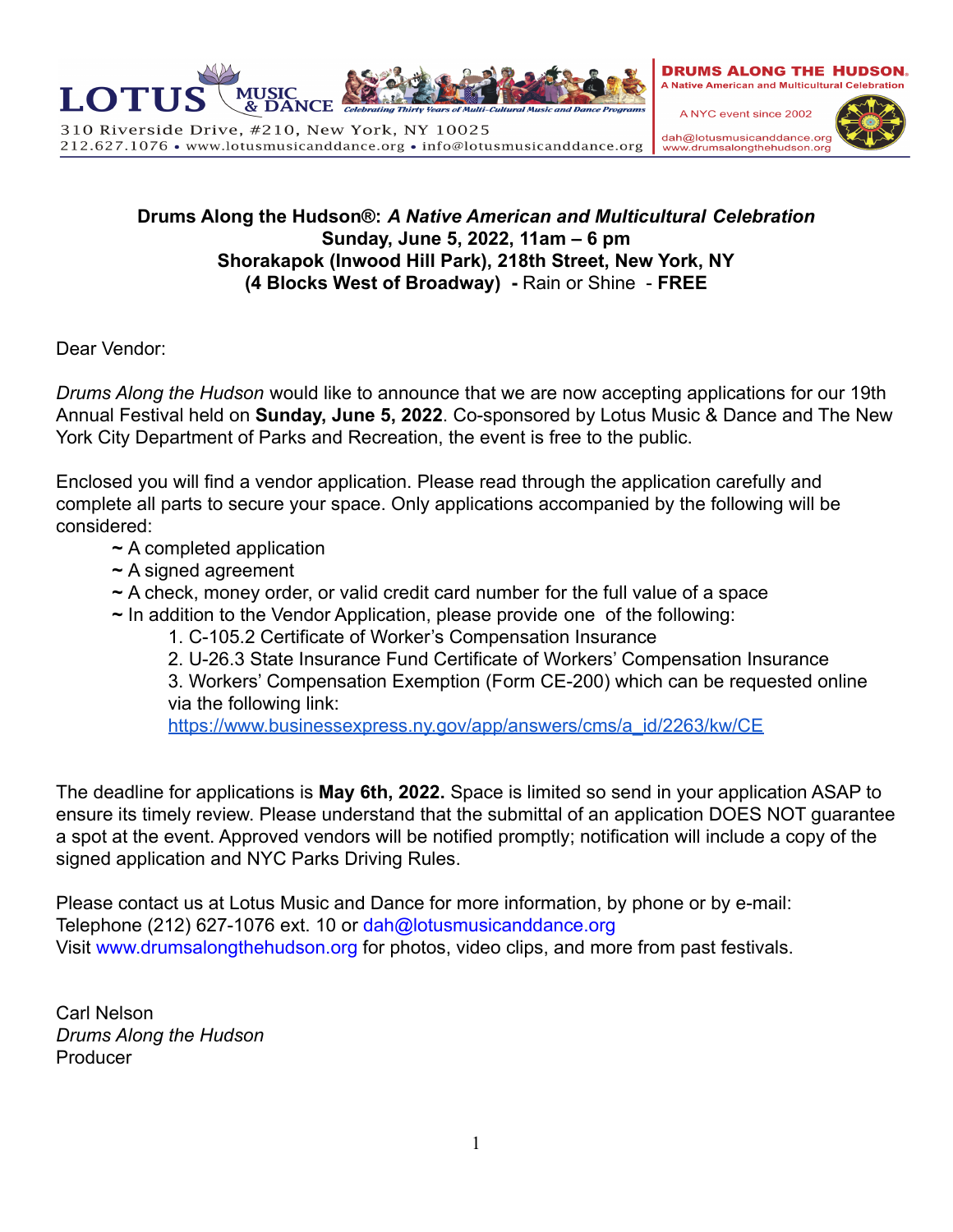

**DRUMS ALONG THE HUDSON VENDOR APPLICATION Date: Sunday, June 5, 2022 11 AM-6 PM Rain or Shine**

212.627.1076 • www.lotusmusicanddance.org • info@lotusmusicanddance.org

**CRAFT VENDOR**

**LOTU** 

 $$375$  per space  $X \_$  Spaces =  $$$ 

310 Riverside Drive, #210, New York, NY 10025

**All vendor spaces are 10' x 10'. Vendors may purchase 1 or 2 spaces.** *Vendors may also take out ad space in the Drums Along the Hudson program at reduced rates. Contact Lotus Music & Dance for details*

**FOOD VENDORS ONLY:**

**ABC/ and/or Dept. of Health Certificate # ('s) \_\_\_ ABC/Department of Health certificates must be displayed at all times during the festival. Photocopies of certificates should be mailed to Lotus Music & Dance with completed applications and payments.**

**COOKING ONSITE? Yes\_\_ No\_\_ If bringing propane, how much? \_\_\_\_\_** *(Information is to ensure compliance with NY Fire Dept. regulations.)*

VENDOR NAME: CONTACT PERSON: ADDRESS: CITY: ST: ZIP: DAY PHONE: EVE PHONE: EMAIL: CREDIT CARD: **MC VISA # Exp. Date:**

**Required: Description and Price Range of Merchandise:**

## **Tribe/culture represented:**

## **VEHICLE PERMIT:**

**(**Permit required to drive any vehicle onto park property; vehicle must be removed **immediately** after merchandise is unloaded. If renting a vehicle, provide rental company and as much information as possible):

**Make, Model & Color: License number:**

**State of Registration: Name of Owner:**



A NYC event since 2002 dah@lotusmusicanddance.org ww.drumsalongthehudson.org